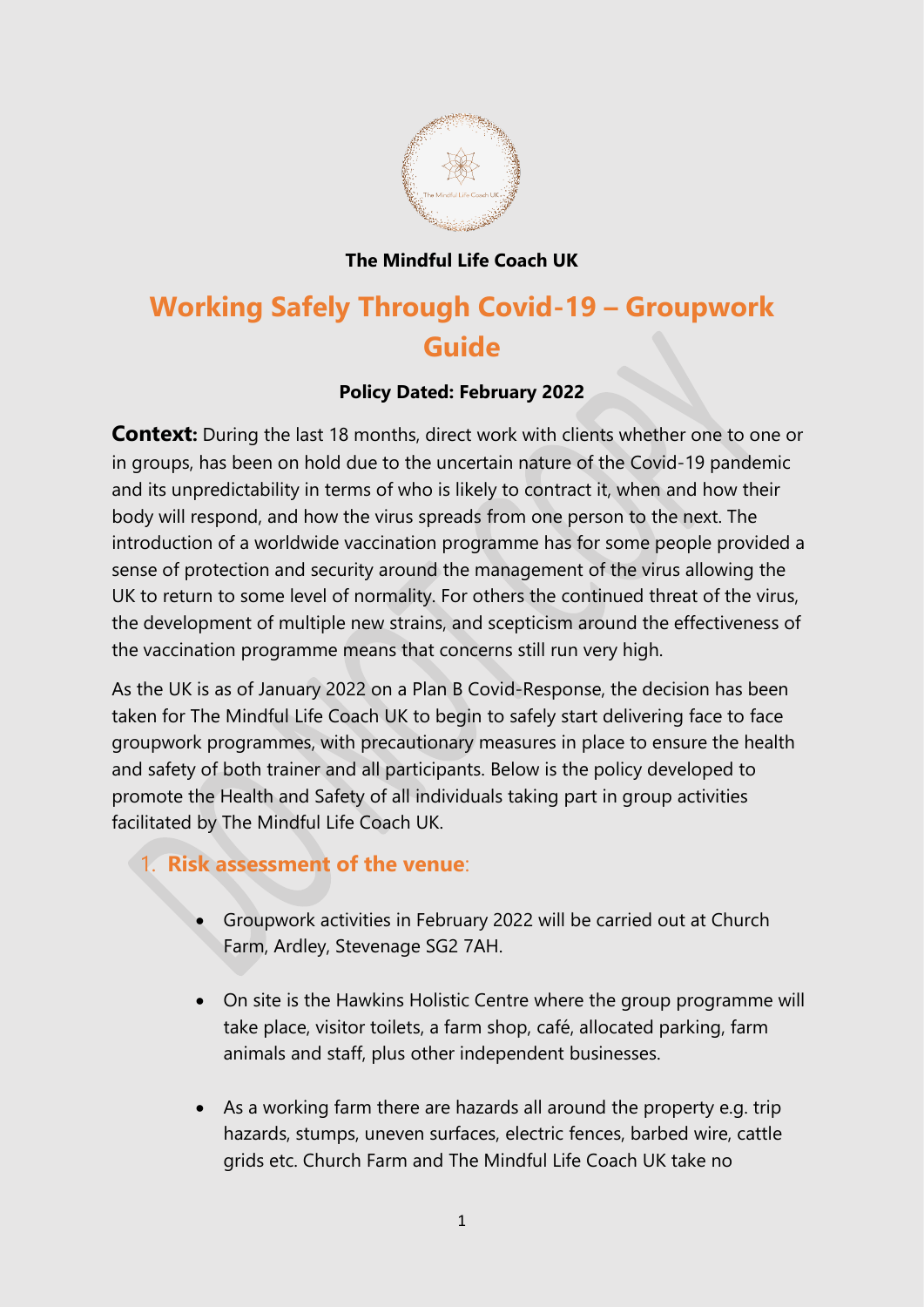responsibility for any property or person damaged or injured while on the farm. Visitors enter the farm and leave at their own risk.

- Visitors are advised to keep to the footpath and follow the signs provided around the farm; crossing through crop or animal fields is forbidden.
- Toilet facilities for Visitors are available for men and women and there is a café where you can purchase food and drink if needed.
- All surfaces within the studio are cleaned before and after group sessions with anti-bacterial cleansers and the room is kept ventilated during sessions, so participants are asked to dress appropriately to keep warm.
- The centre can comfortably fit 8 participants sat 2 feet apart
- Participants are asked to wash their hands or use hand sanitiser both before and after each session to reduce the spread of the contaminated particles.

## **2. Risk assessment of each participant:**

- Participants are asked to assess their own risk of attending a group event. Those at high risk of contracting Covid due to existing health conditions or lowered immune systems are advised to speak to their GP about the suitability of attending a group activity before signing up.
- If you have symptoms of Covid, cold or flu, or someone within your household has tested positive for Covid, please do not attend the group for at least 10 days, unless you can prove a negative Lateral Flow Test (LFT) after 5 days WHETHER VACCINATED OR NOT. Anyone found to be coughing, sneezing etc will be politely asked to leave and will not be refunded for the session.
- Participants are asked to book their spaces in advance online to ensure that the maximum number of participants for each session does not exceed 8 in order to allow for 2m social distancing. Participants are able to pay cash on the day but their place still needs to be confirmed in advance.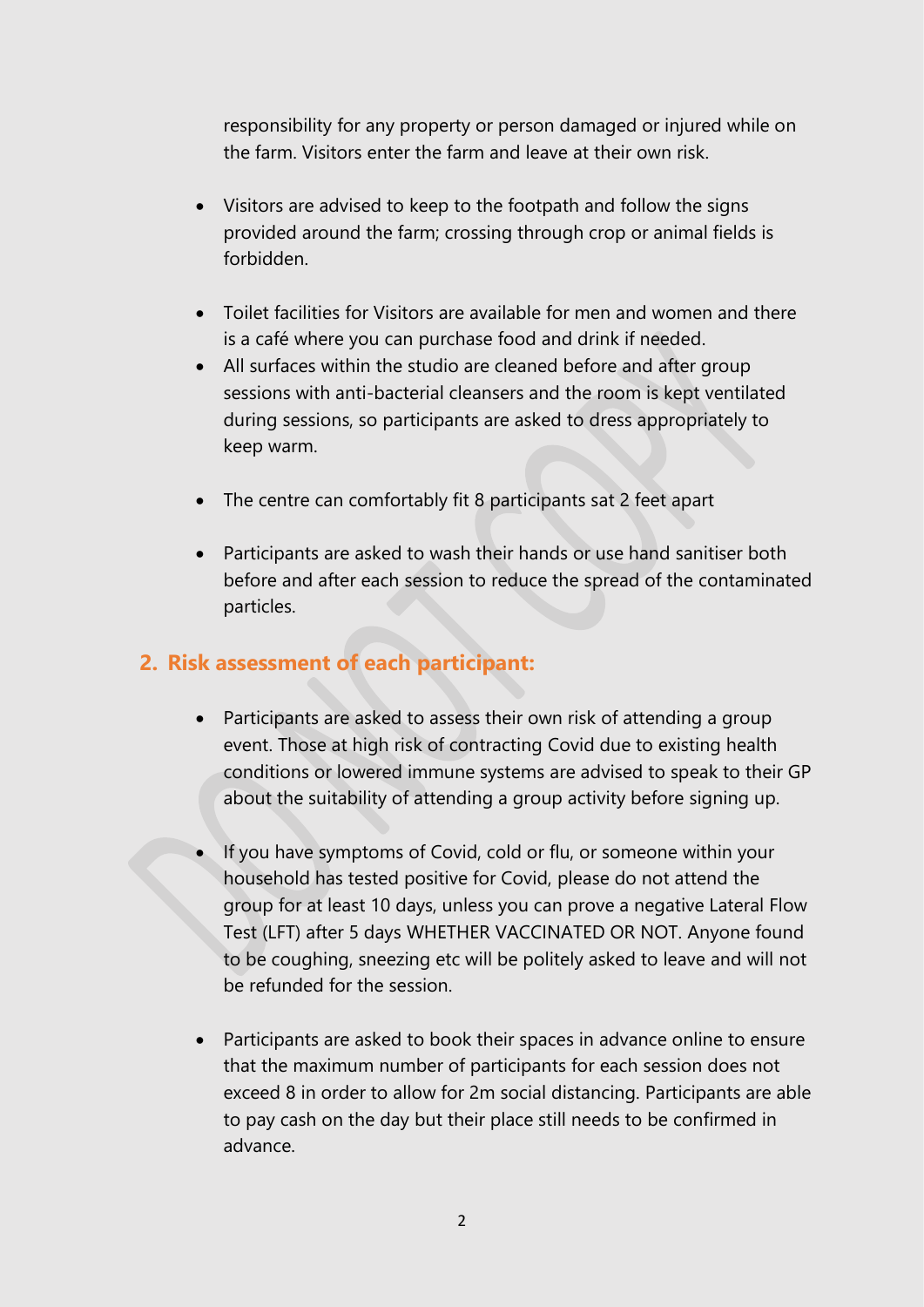- Participants are asked to wash or sanitise their hands on arrival, when leaving the venue, and after using the toileting facilities. Participants are also asked to wear face masks throughout the session unless exempt, to ensure their own and other people's safety (although this is no longer mandatory).
- Participants are welcome to bring their own drink and a snack in case they get peckish, and bring their own notebook and pen. Any resources the trainer wishes to be shared with participants will be emailed to them either before or after the session.
- Participants are asked to complete a Registration Form and provide an emergency contact number and details for their GP in case they require medical attention whilst taking part in a group activity.
- Participants are asked to complete a Health and Safety Questionnaire and are responsible for bringing any medication with them which they may need e.g. asthma pump. Participants are also responsible for notifying the Trainer between sessions if there are any major health changes, or new conditions develop which can impact their own or other people's safety or engagement in session activities.
- While a first aid box is available at the venue, the trainer is not responsible for administering any medications and is not trained to administer specialist health procedures e.g. epilepsy, heart conditions.
- Participants will be asked to sign in to every session; this information may need to be shared with health professionals should a member of the group test positive for Covid.

### **3. Risk assessment of the trainer:**

• The Trainer – in this case Nichola Pyrkos – is responsible for carrying out weekly LFT's to ensure minimal risk of contracting and or spreading the virus. If the Trainer does prove positive for Covid at any point, all participants will be notified at the earliest opportunity via text or email that upcoming sessions need to be rescheduled. Participants can either receive a refund or they can access the course session once rescheduled.